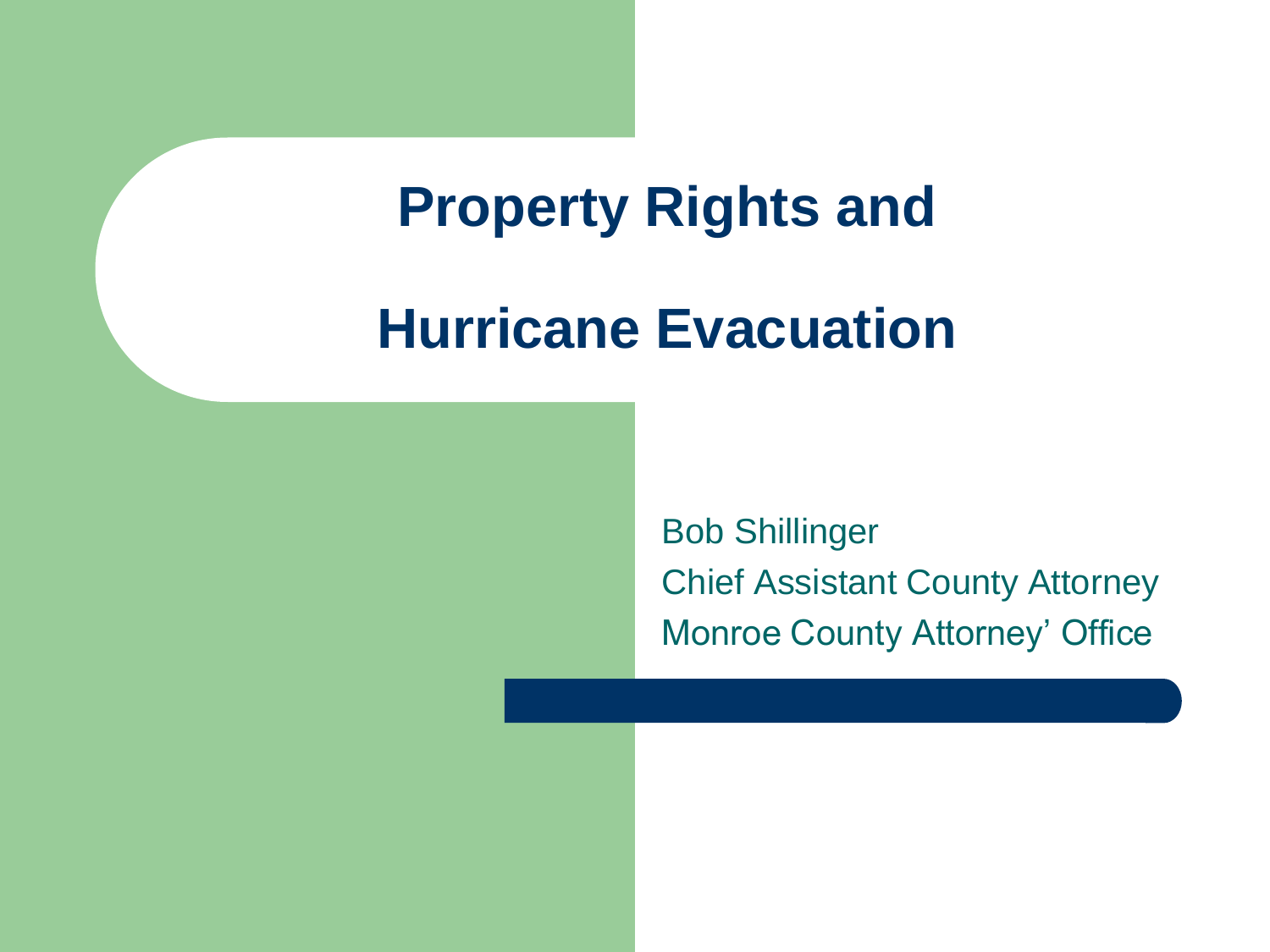## **Constitutional Claims**

- Fifth Amendment to U.S. Constitution
	- Fair compensation
	- Exhaust state remedies first
- Art. X, § 6 of Florida Constitution
	- Full compensation includes payment of property owner's fees if prevails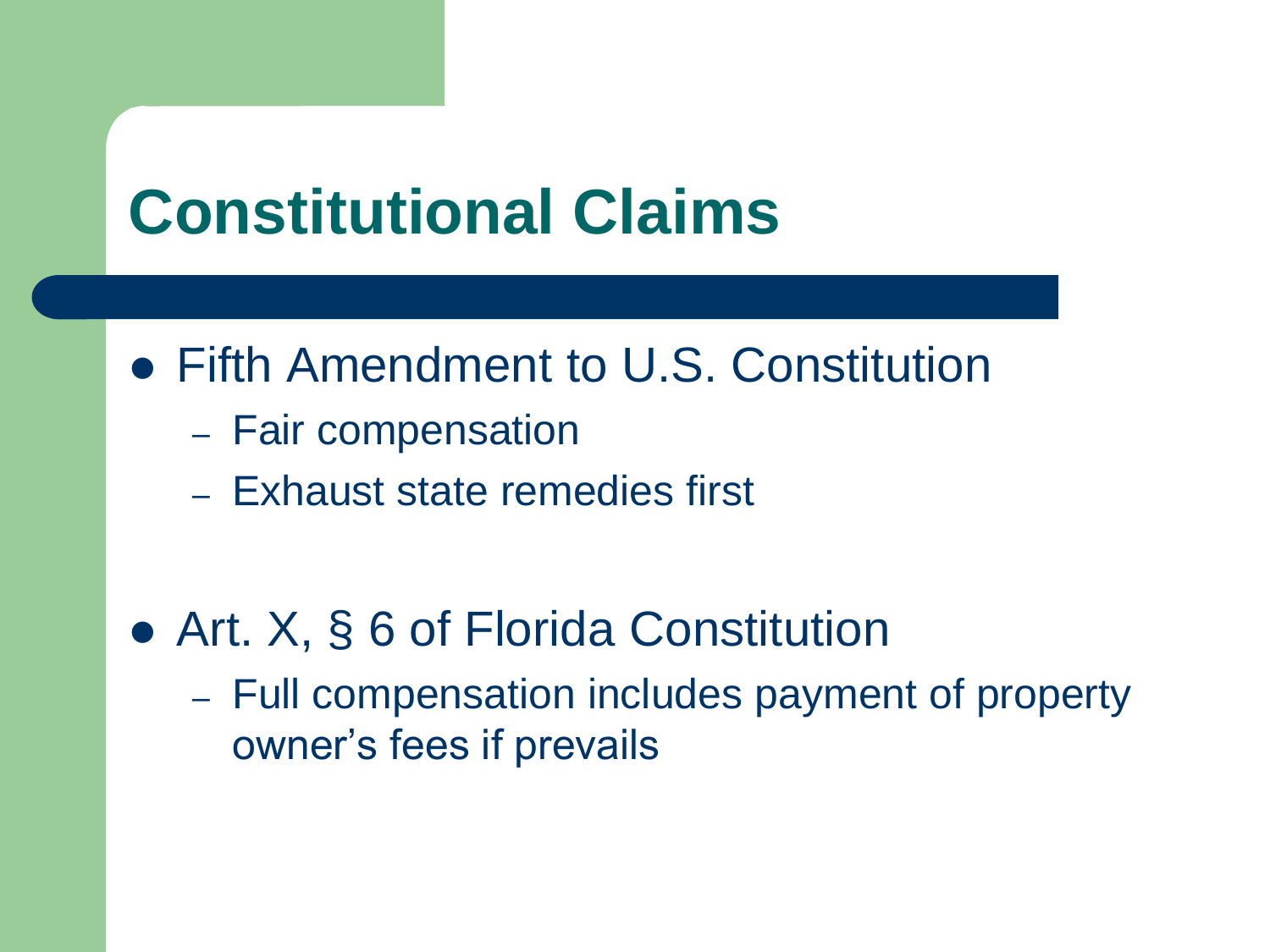## **Types of Takings Cases**

- **Direct Condemnation**
- **Inverse Condemnation**
- Bert J. Harris Act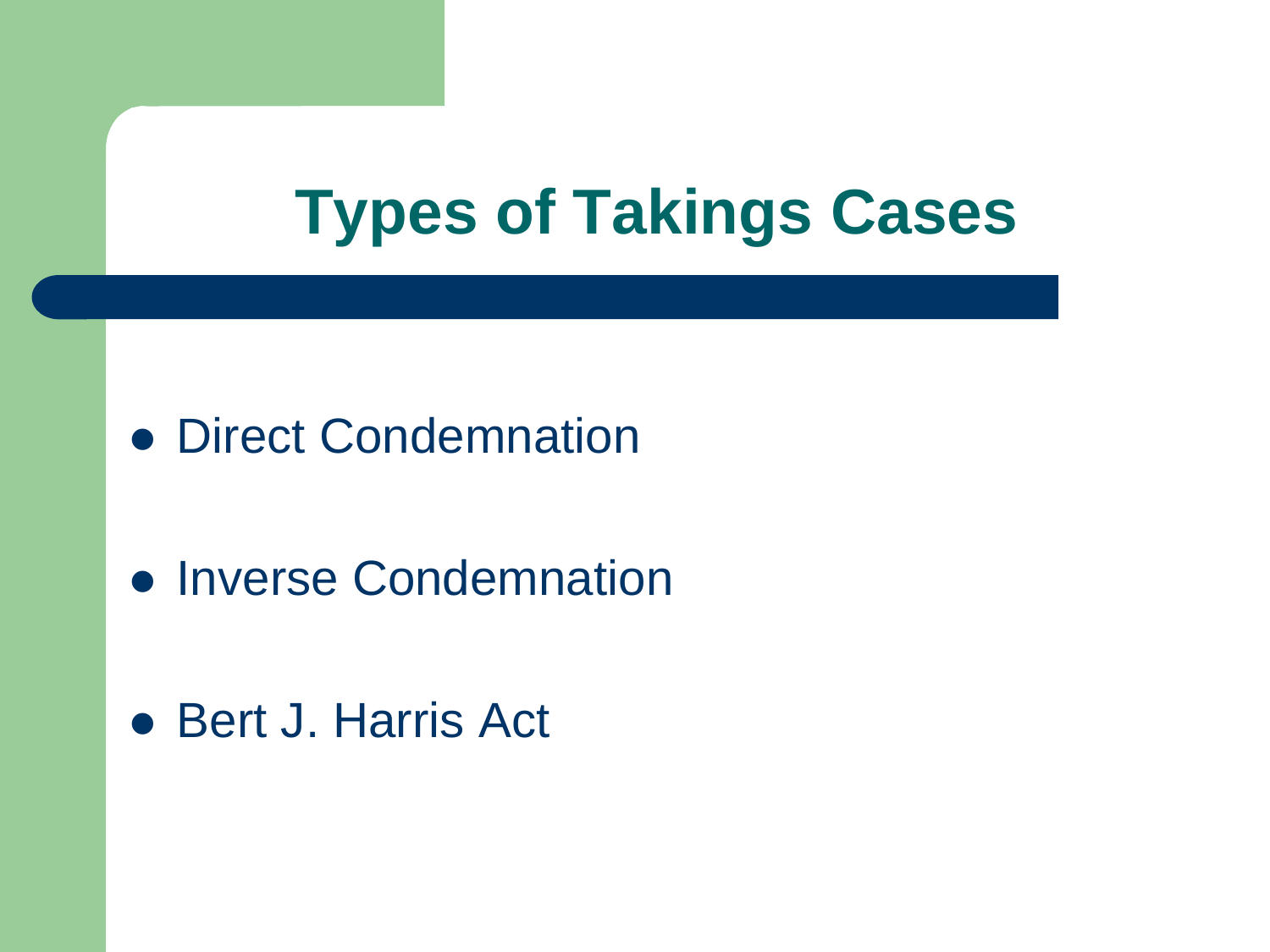## **What is Inverse Condemnation?**

"Where a government agency, by its conduct or activities, has effectively taken private property without a formal exercise of the power of eminent domain . . . ."

*Rubano v. FDOT,* 656 So.2d 1264 (Fla. 1995).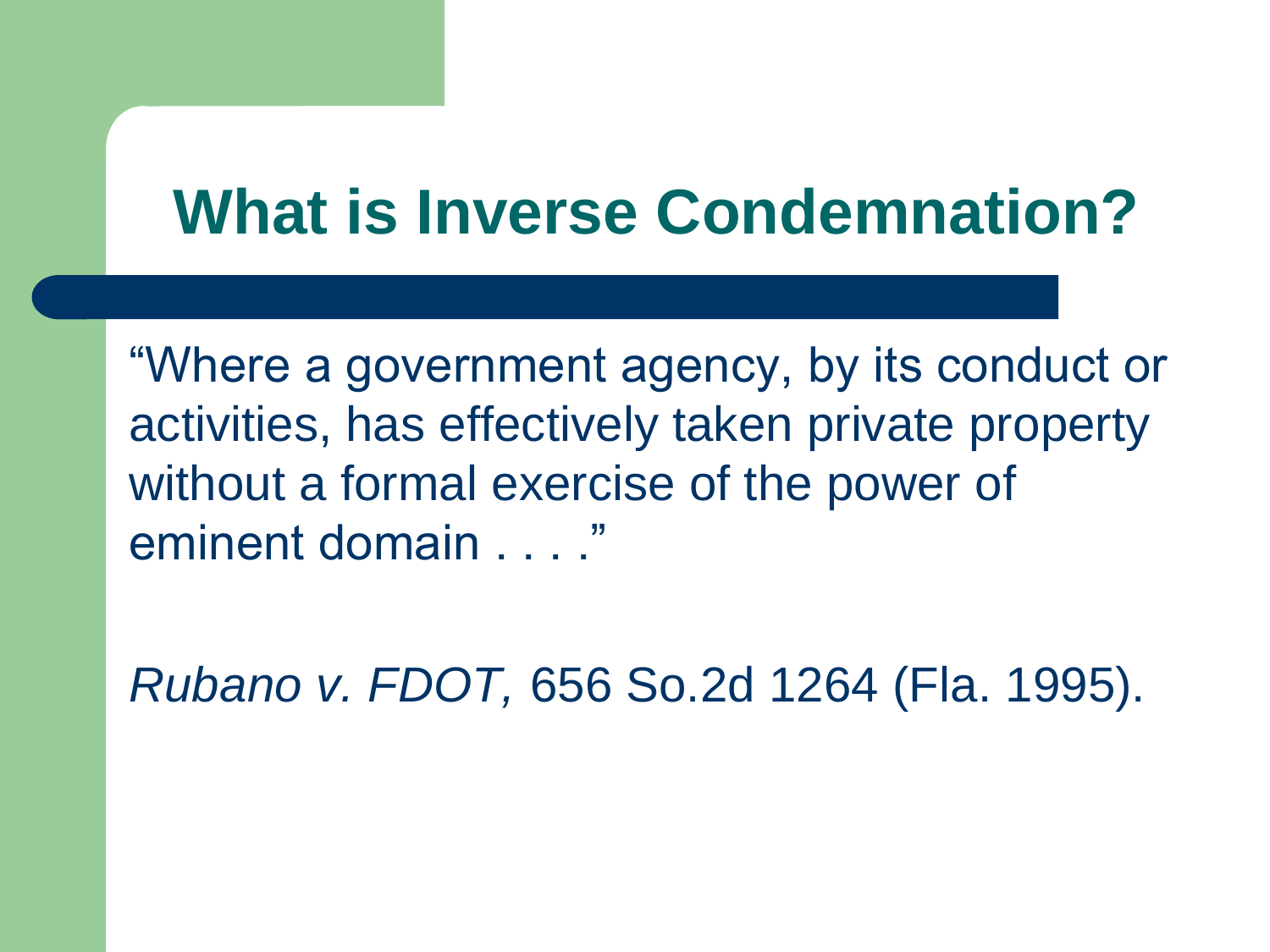#### **Types of Inverse Condemnation Cases**

- Facial Taking
- **Temporary Taking**
- As Applied Taking
- **Exaction**
- **Physical Occupation**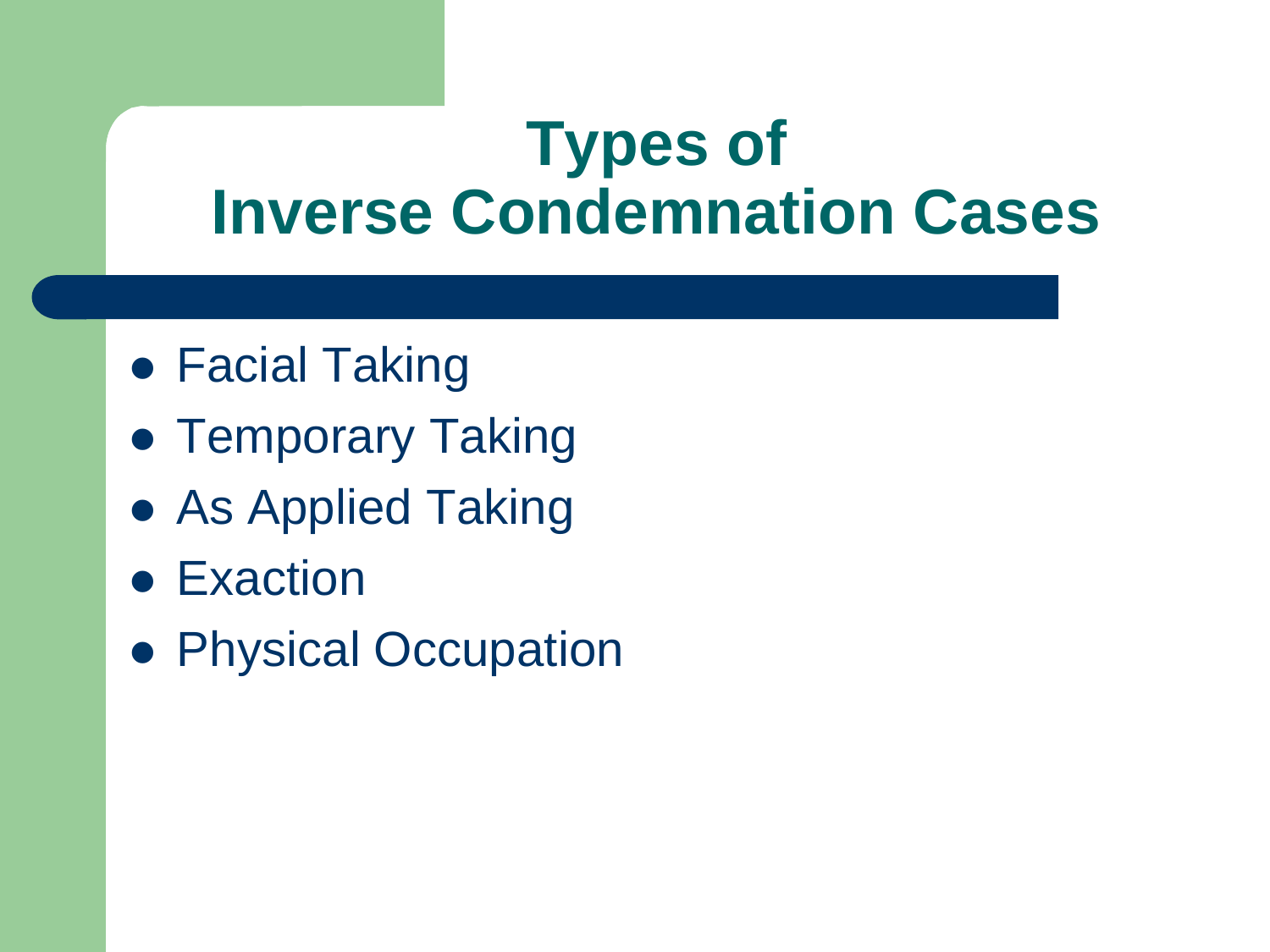# **Facial Takings**

- Mere enactment of regulation precludes all development of property & owner deprived of all reasonable economic use of property
- Clear from the text of the regulation
- **Takings claim immediately ripens**
- Four year statute of limitations immediately starts to run
- No more ROGO units, no other changes.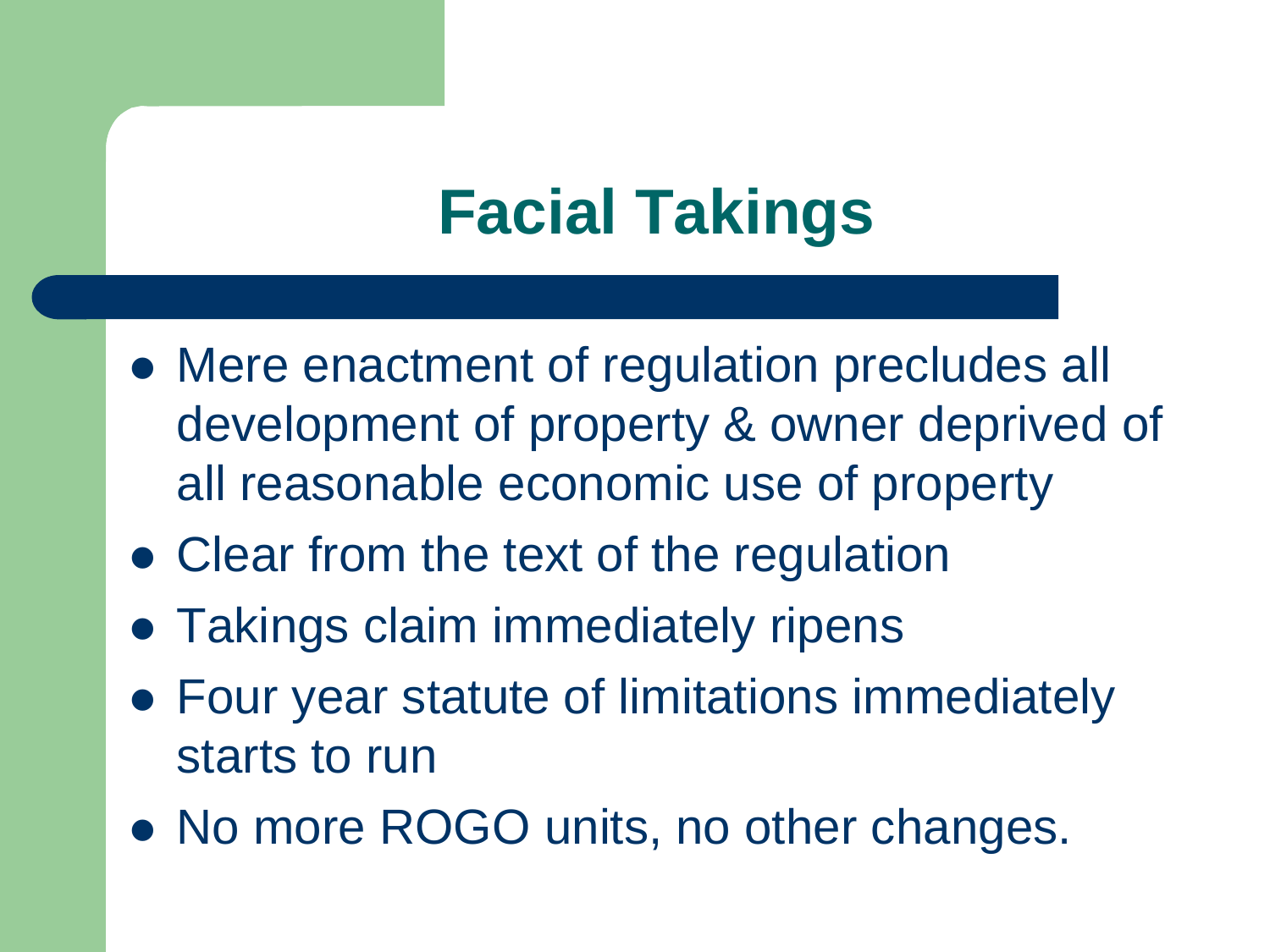# **Temporary Takings**

- Moratorium of unreasonable duration
	- No bright-line rule for duration
	- *Tahoe-Sierra* held 32-month planning moratorium not a temporary taking
- Complete prohibition on development
- Statute of limitations starts to run when the moratorium is lifted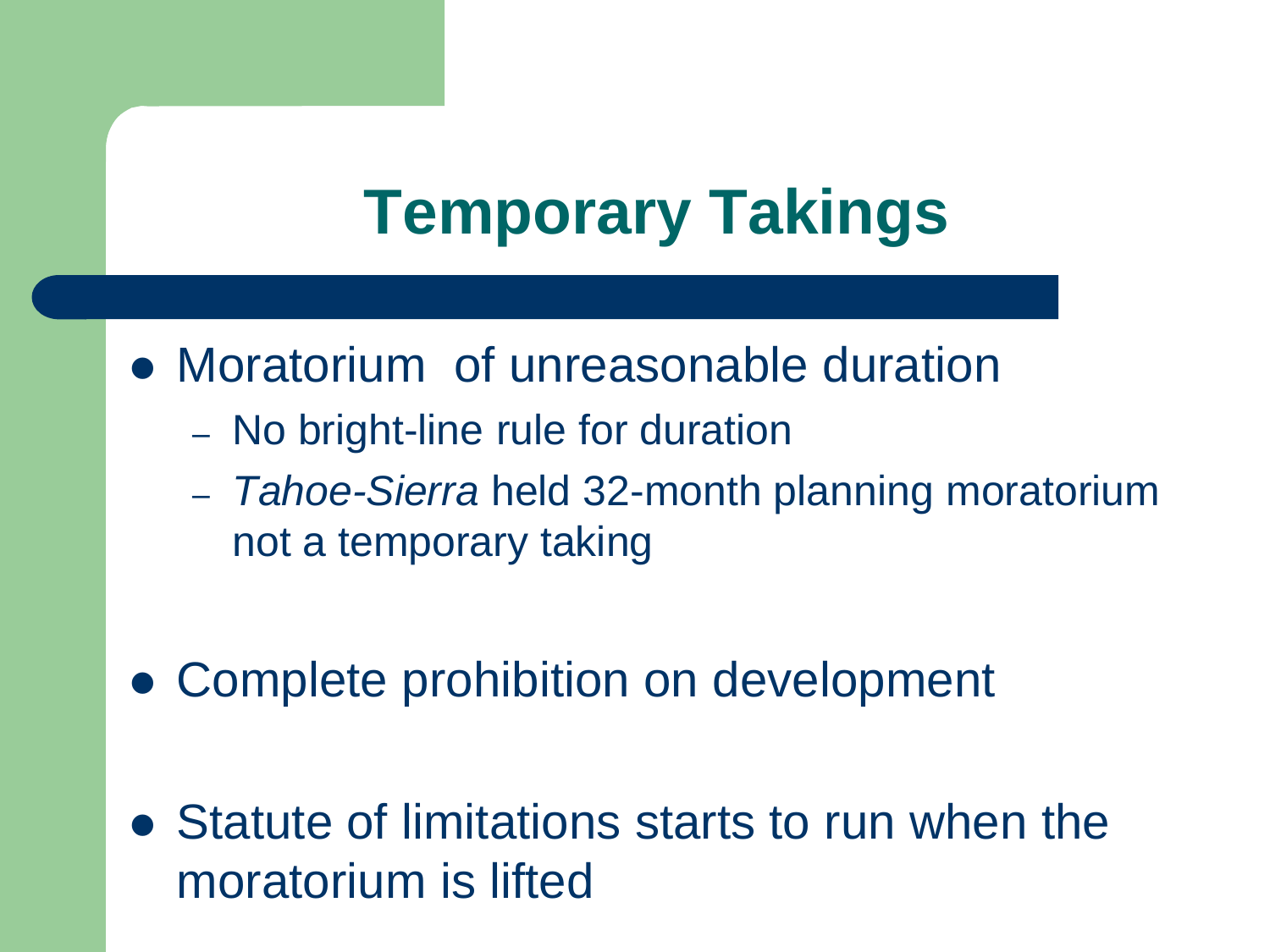# **As Applied Takings Claim**

- Application of a regulation to property denies substantially all reasonable economic use
- Requires at least one denial of a meaningful building permit application
- *Penn Central* factors
	- Reasonable investment backed expectations
	- Economic impact on claimant
- Statute of limitations runs from a final denial of that meaningful application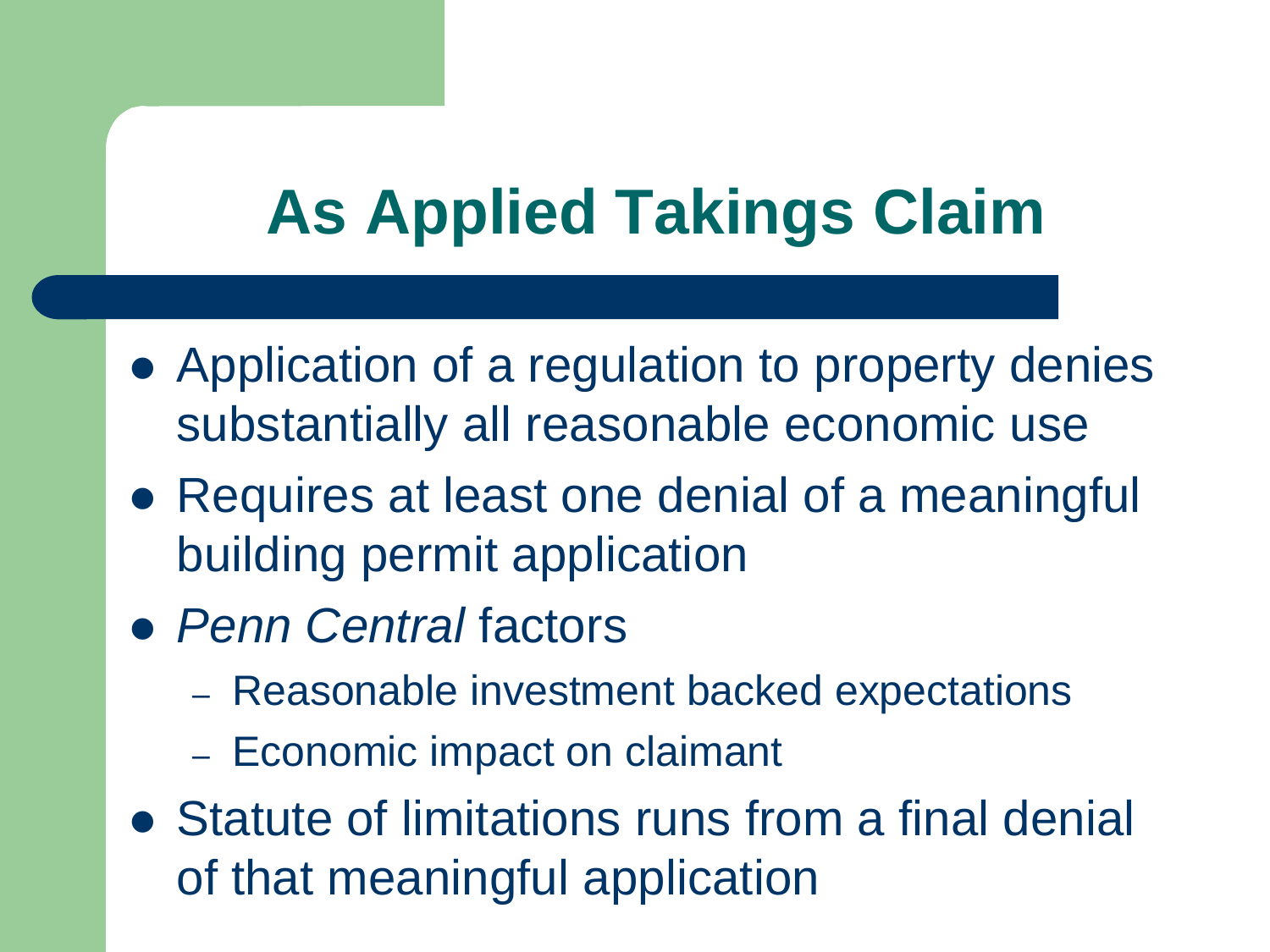#### **As Applied Takings Claim Slide 2**

#### Economic Impact Prong

- Requires evidence on the change in FMV of the property caused by the regulatory imposition
	- i.e., comparison of (a) FMV of the property with the complained of regulation as of alleged date of taking and (b) FMV of the property without the complained of regulation as of same date.
- Owner may be denied highest and best use of property
	- For example, remaining "ROGO lot" value of vacant property has precluded finding of takings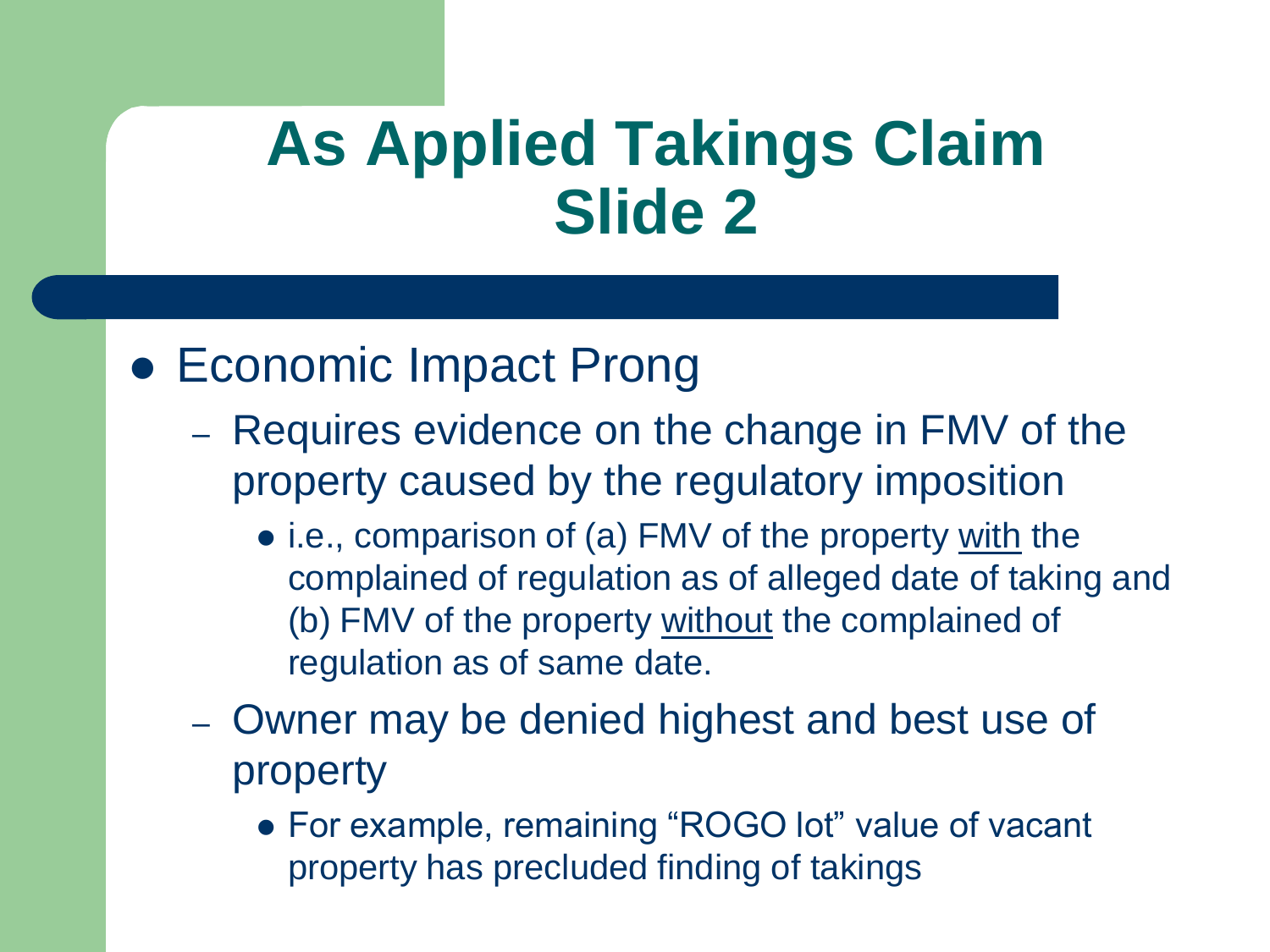### **Exaction**

- Restriction on using private property for public benefit
- Unconstitutional 2 questions to ask
	- 1. Essential nexus between legitimate state interest & permit condition?
	- 2. Permit condition proportional to projected impact of the proposed development?
- Hurricane evacuation context
	- Conditioned new ROGOs on purchasing too many additional lots.
	- Need to be proportional to impact of development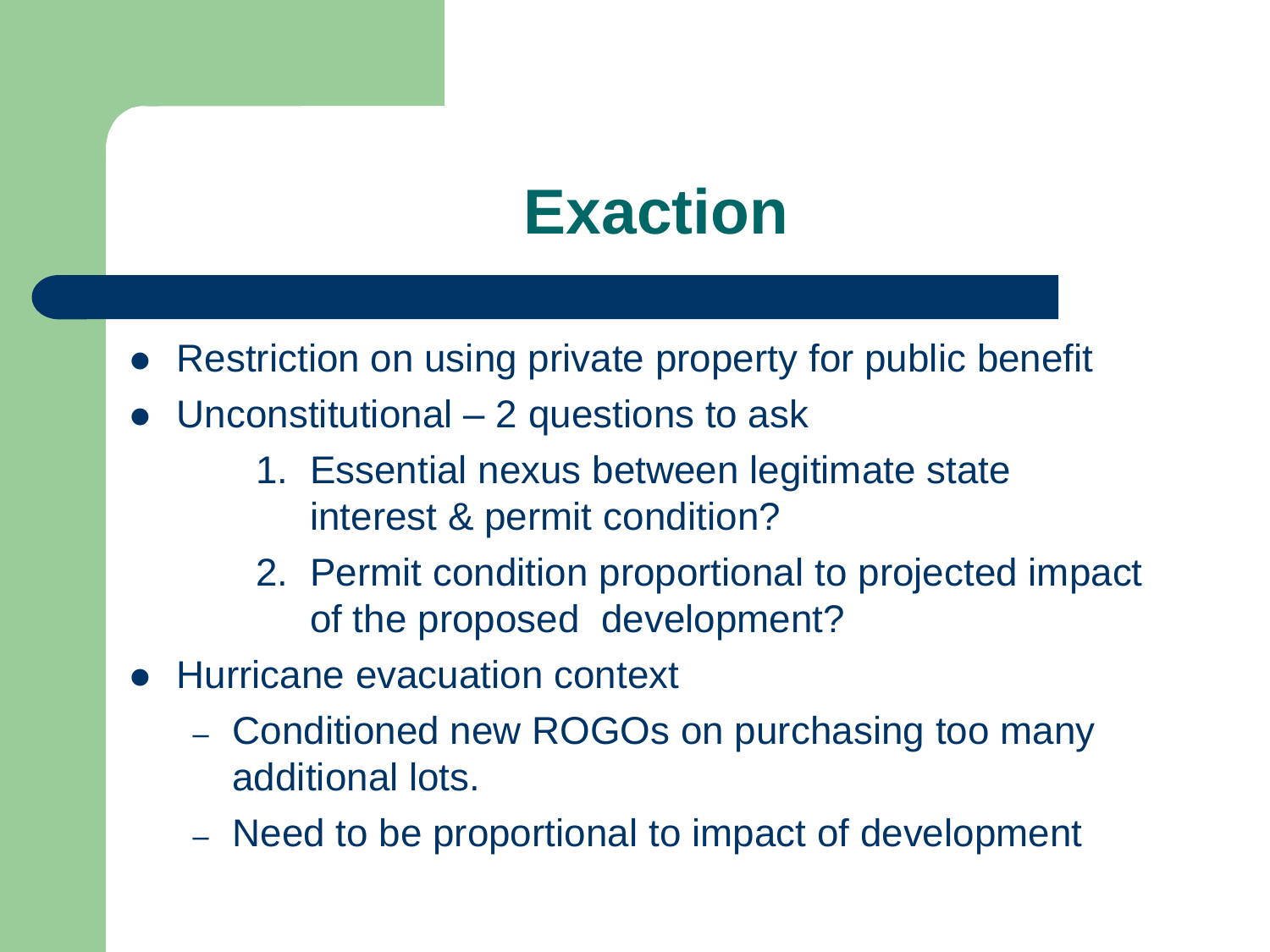# **Physical Occupation**

- Usually temporary & emergency situations
- Occupation without prior permission
- Classic example is flooding of fields to handle storm water
- In hurricane context, examples include:
	- Evacuation or return holding areas
	- Temporary shelters & command posts
	- Post disaster supply depot
	- Debris collection & processing sites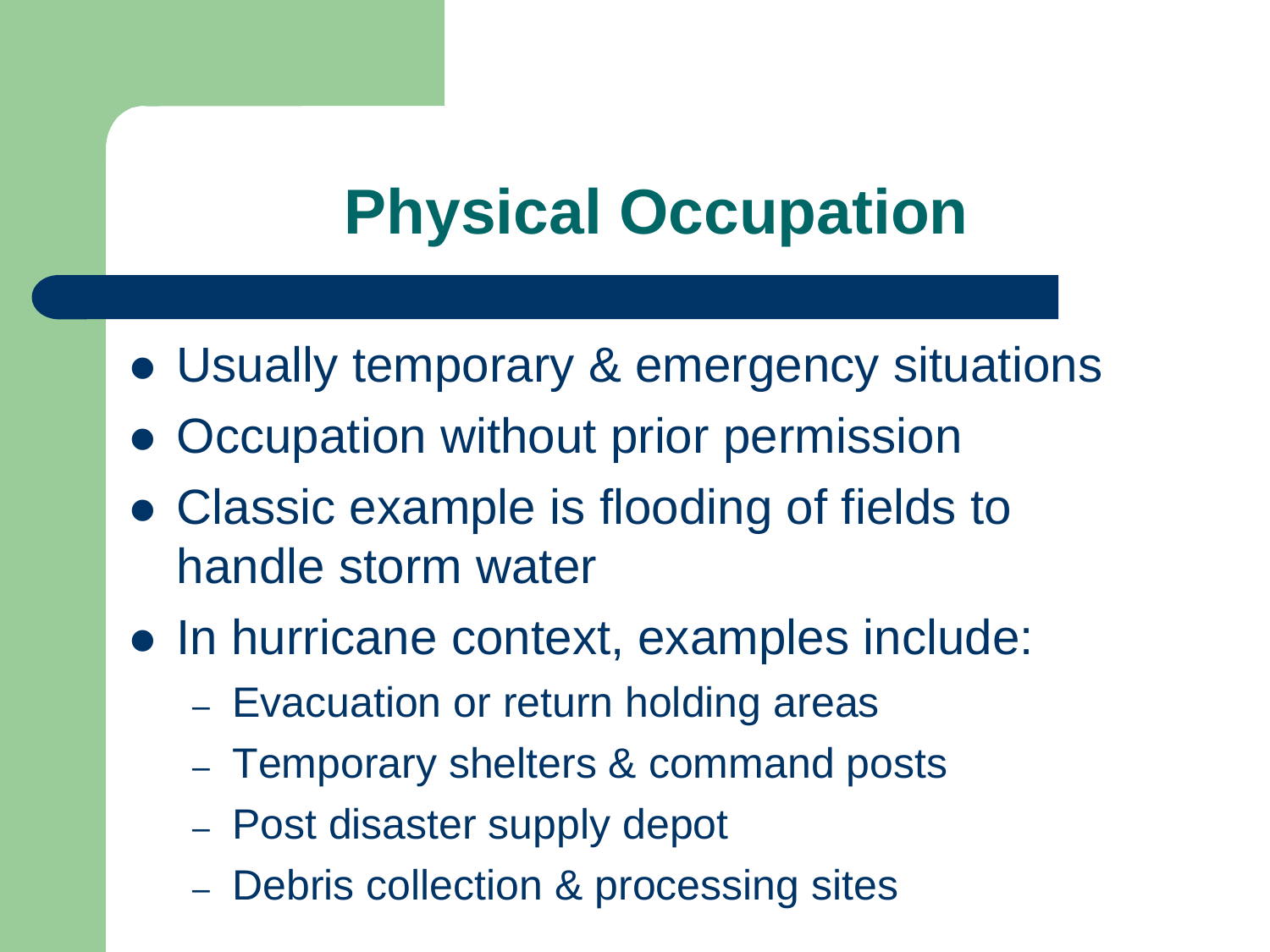#### **Typical Defenses in Takings Cases**

#### • No Taking

#### Statute of Limitations & Laches

## **• Ripeness**

# **• Third Party Liability**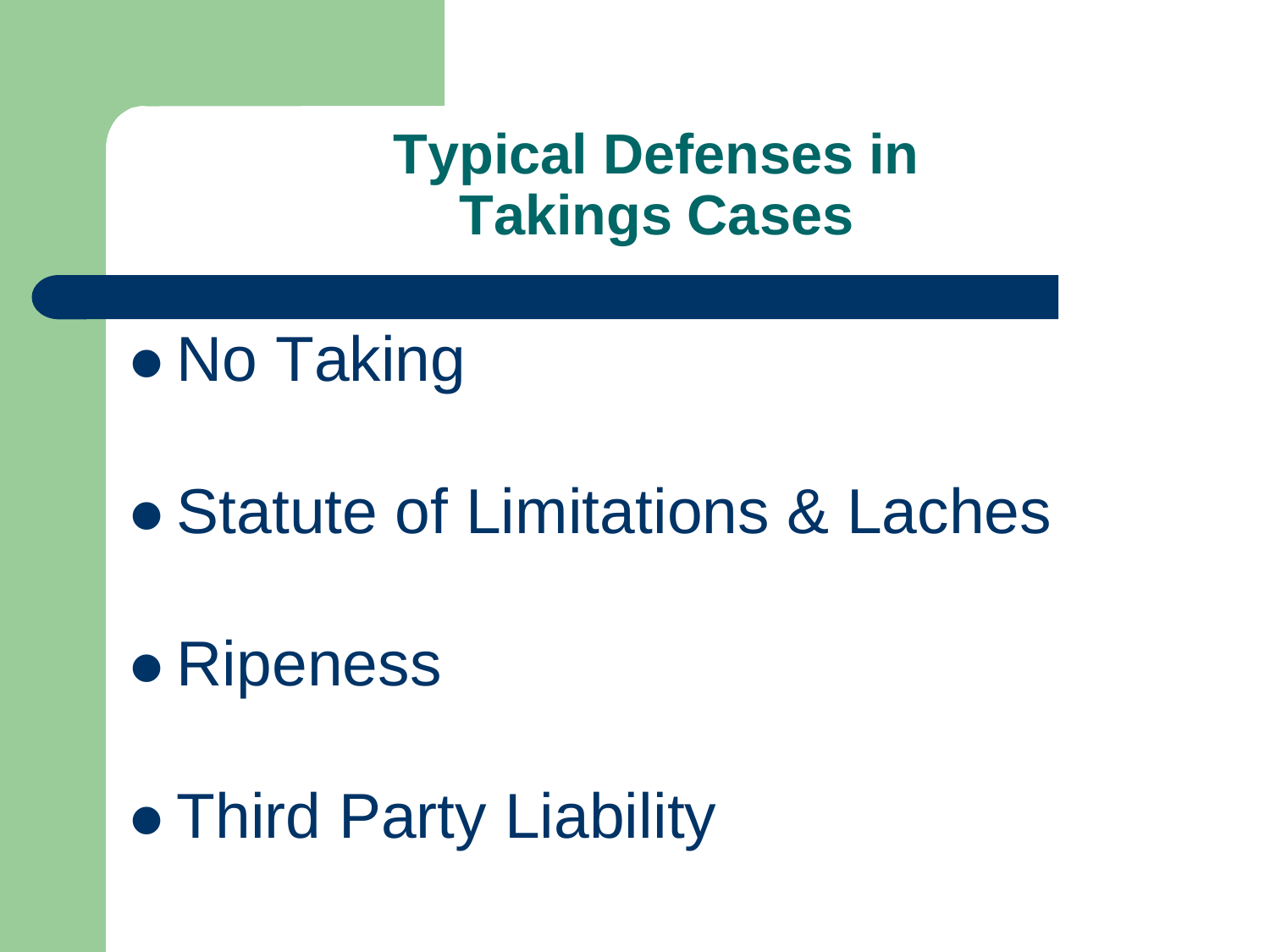## **Defenses -- No Taking**

- Other economically viable uses
- No reasonable investment backed expectations
- Owner opting not to recoup initial investment in face of regulatory limitations
- Nuisance
- Development expectations not defeated by government regulation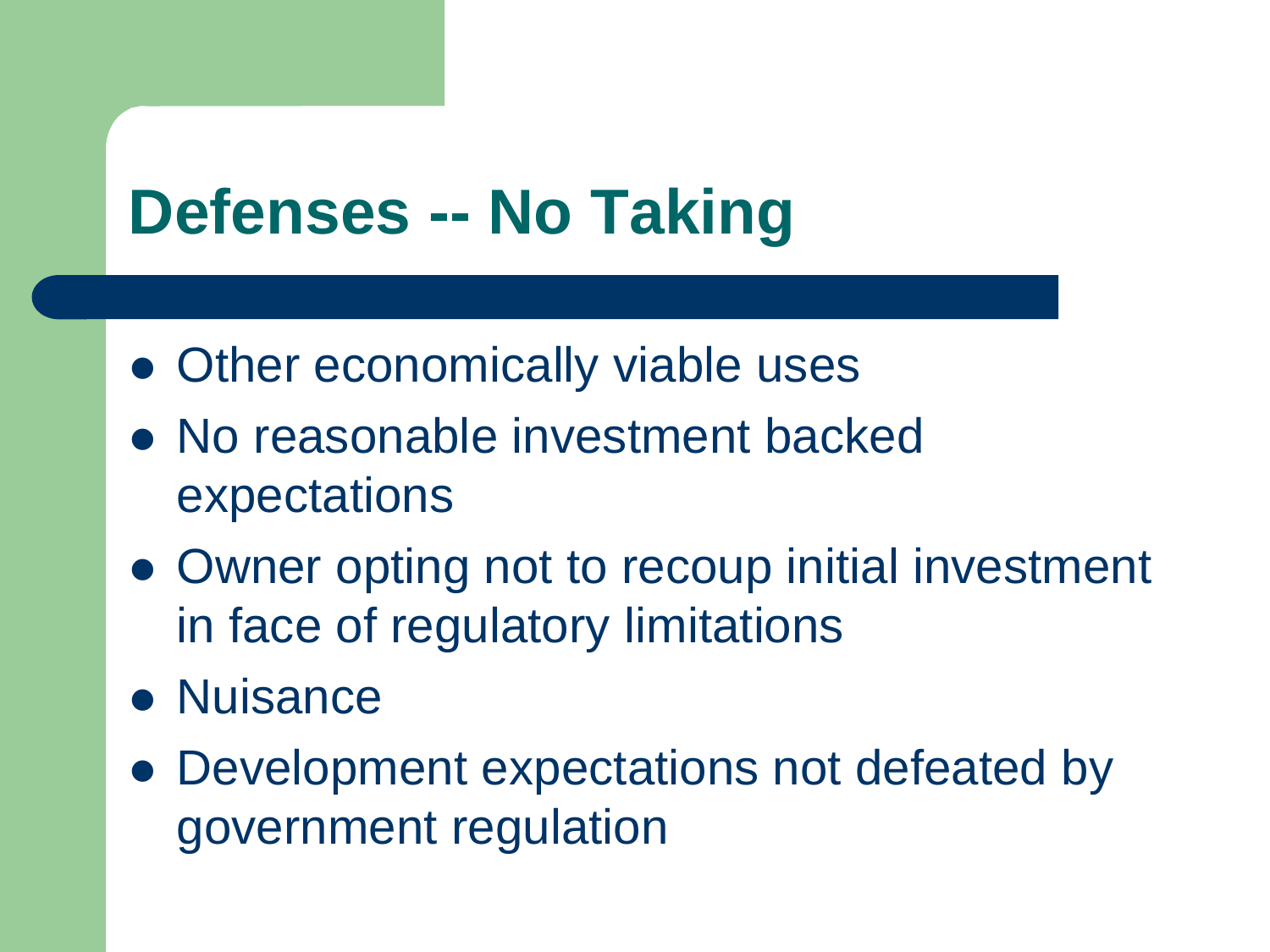## **Nuisance**

- Nuisances not compensable takings
- Nuisances includes those uses of property that are threats to public harm & welfare
- Is the threat to public safety once the ability to safely evacuate County in event of a hurricane a nuisance?
	- Unanswered question
	- Cases point to nuisance specific to property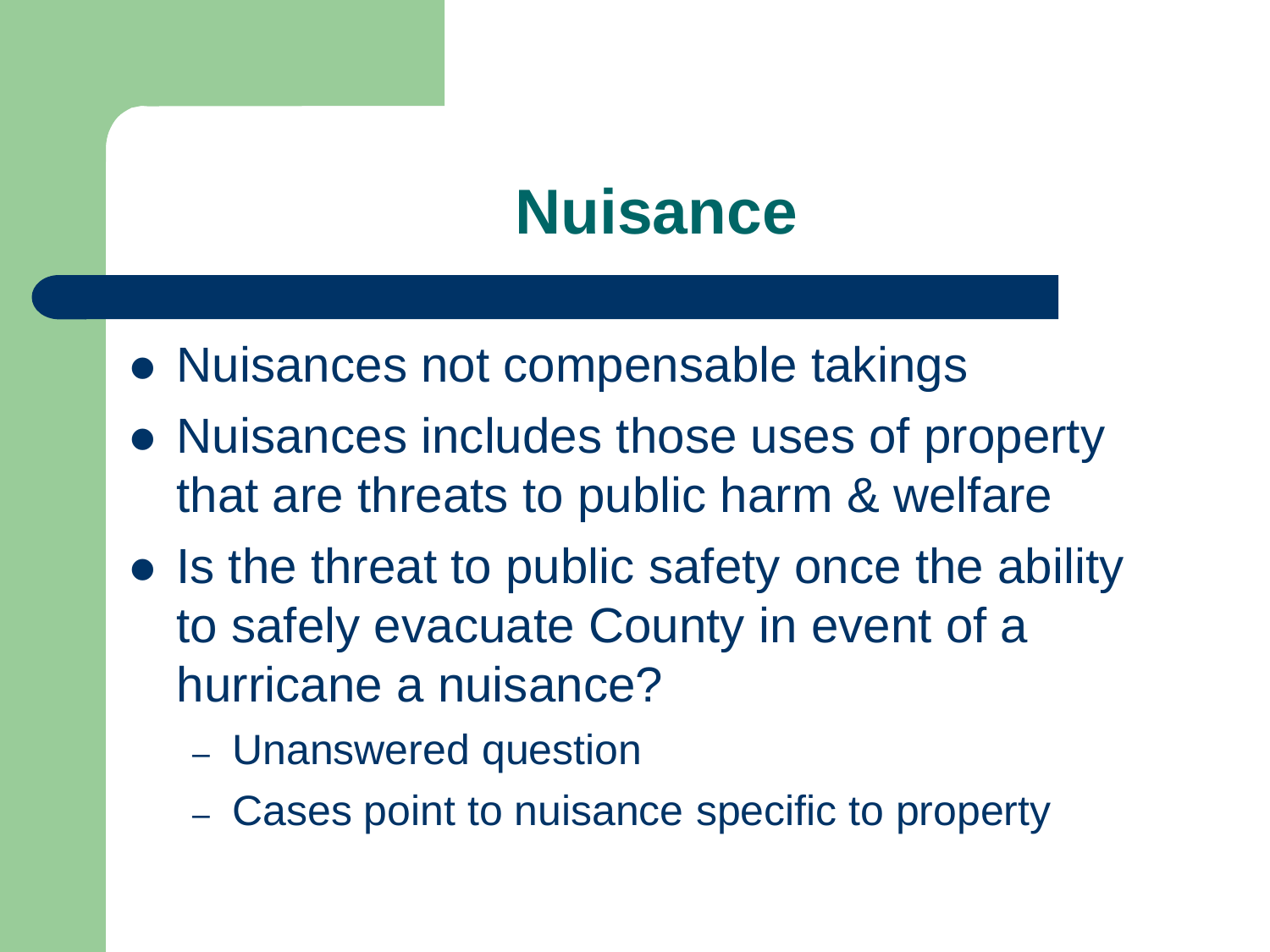## **Statute of Limitations & Laches**

- Statute of Limitations
	- Four years
	- Runs from the date of accrual
- Laches
	- Equitable
	- No set time limits
- "Too Late"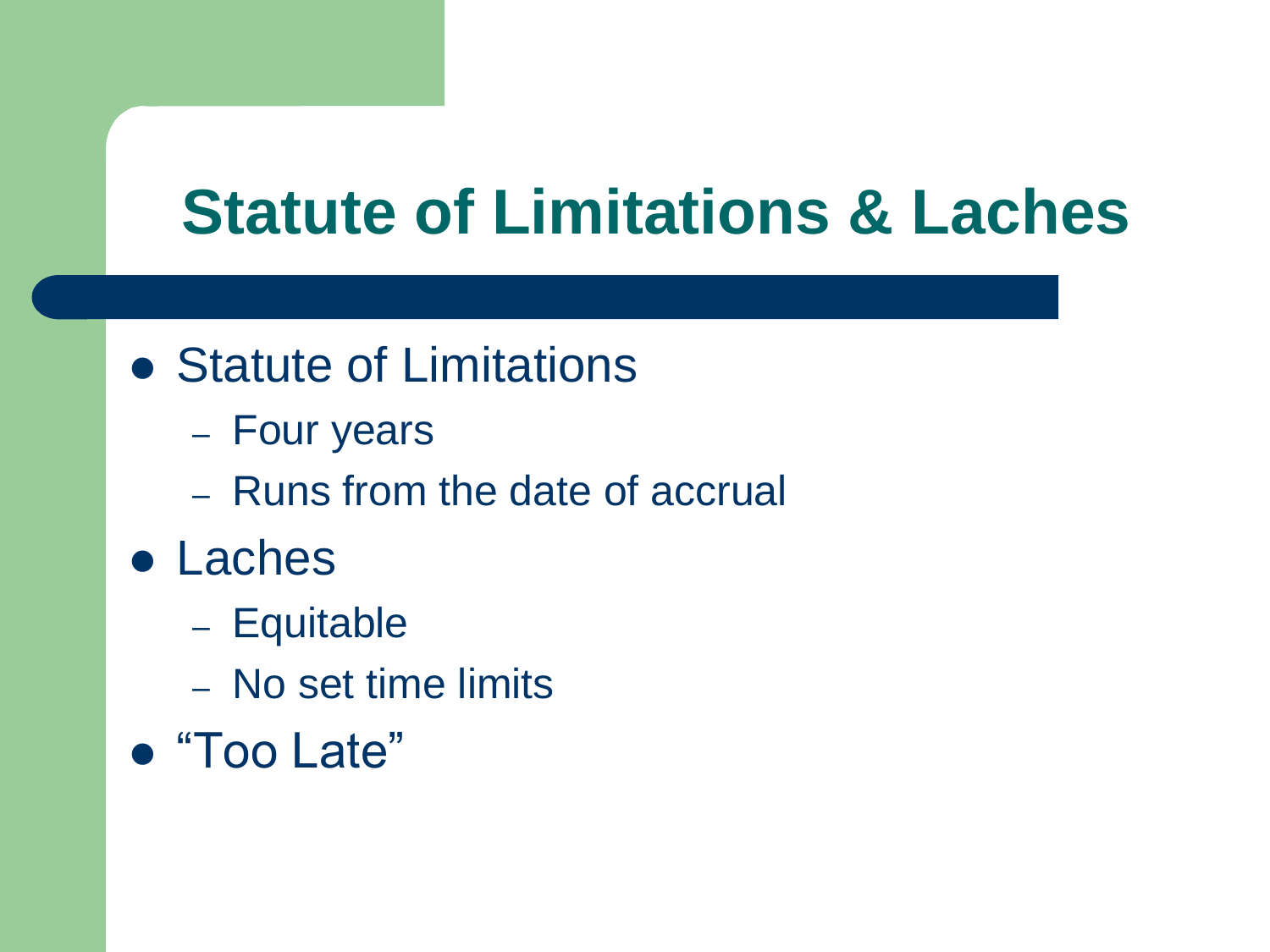## **Ripeness**

- No meaningful permit application with governmental entity being sued
- Failure to apply for permits from other governmental entities that could oppose development
- Failure to Exhaust Administrative Remedies
	- Beneficial Use Determination (BUD Process)
	- Administrative Relief
- Puts off claim until later
- "Too Early"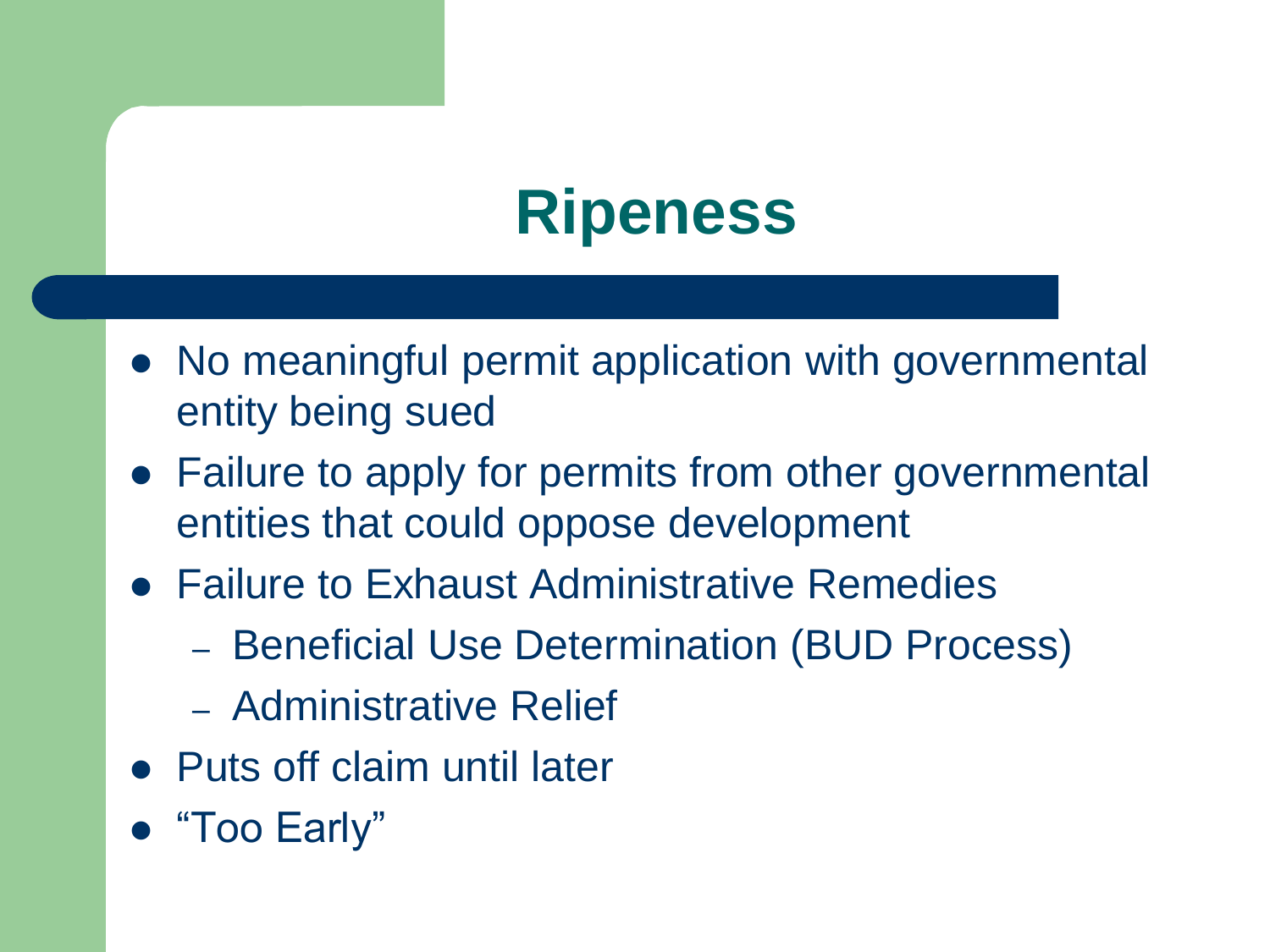## **Third Party Liability**

#### • Superior sovereign responsible

- State government
- Federal government

#### • Non-governmental entity

- Home owners association
- In reality, no taking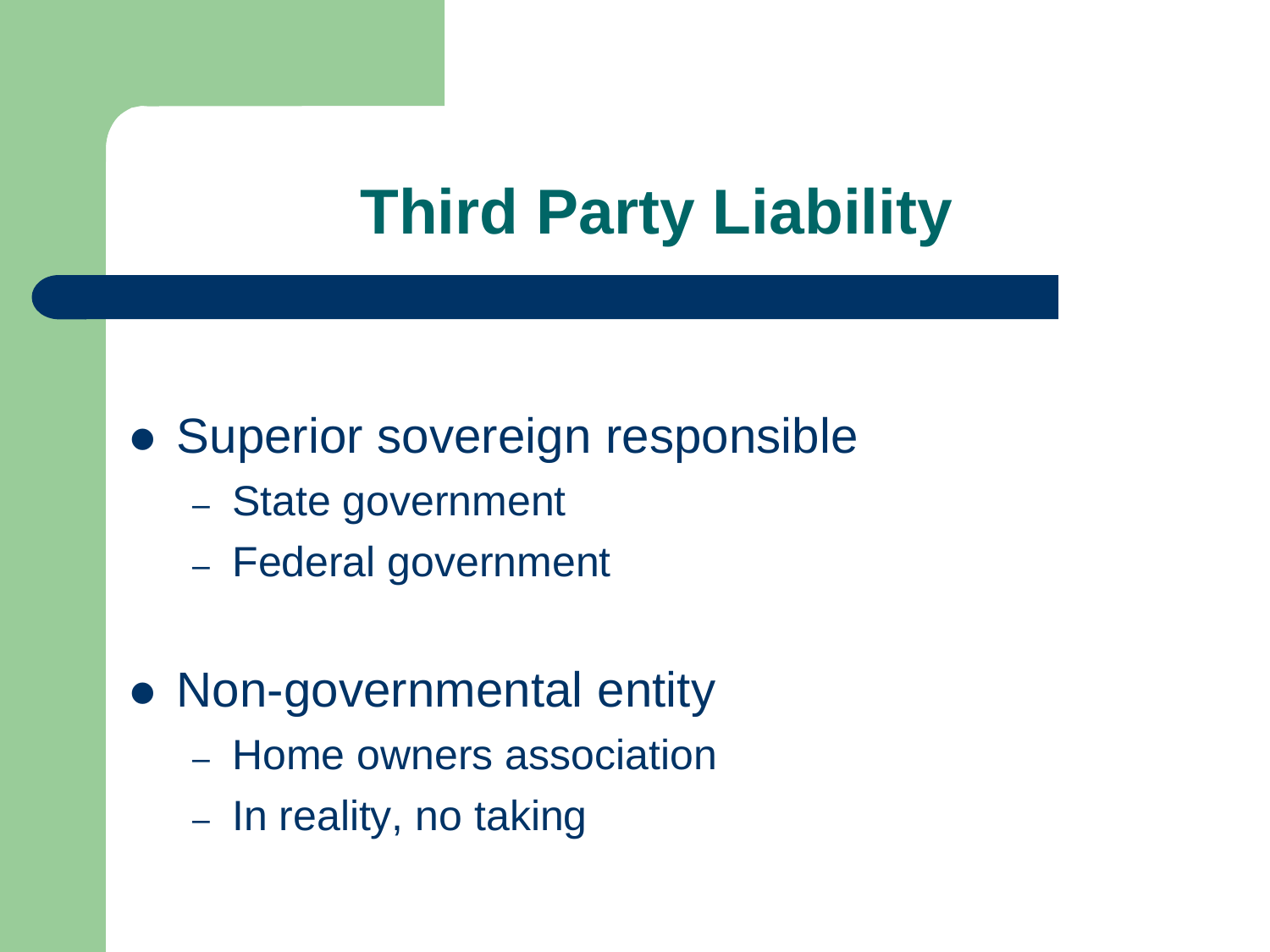#### **Bifurcated Trials**

- Liability Phase Was there a taking
	- Bench Trial before a Circuit Court Judge
	- Only landowner has right of appeal if loses
- Damages Phase How much is owed
	- Jury Trial before 12 person Jury
	- Both sides may Appeal any issue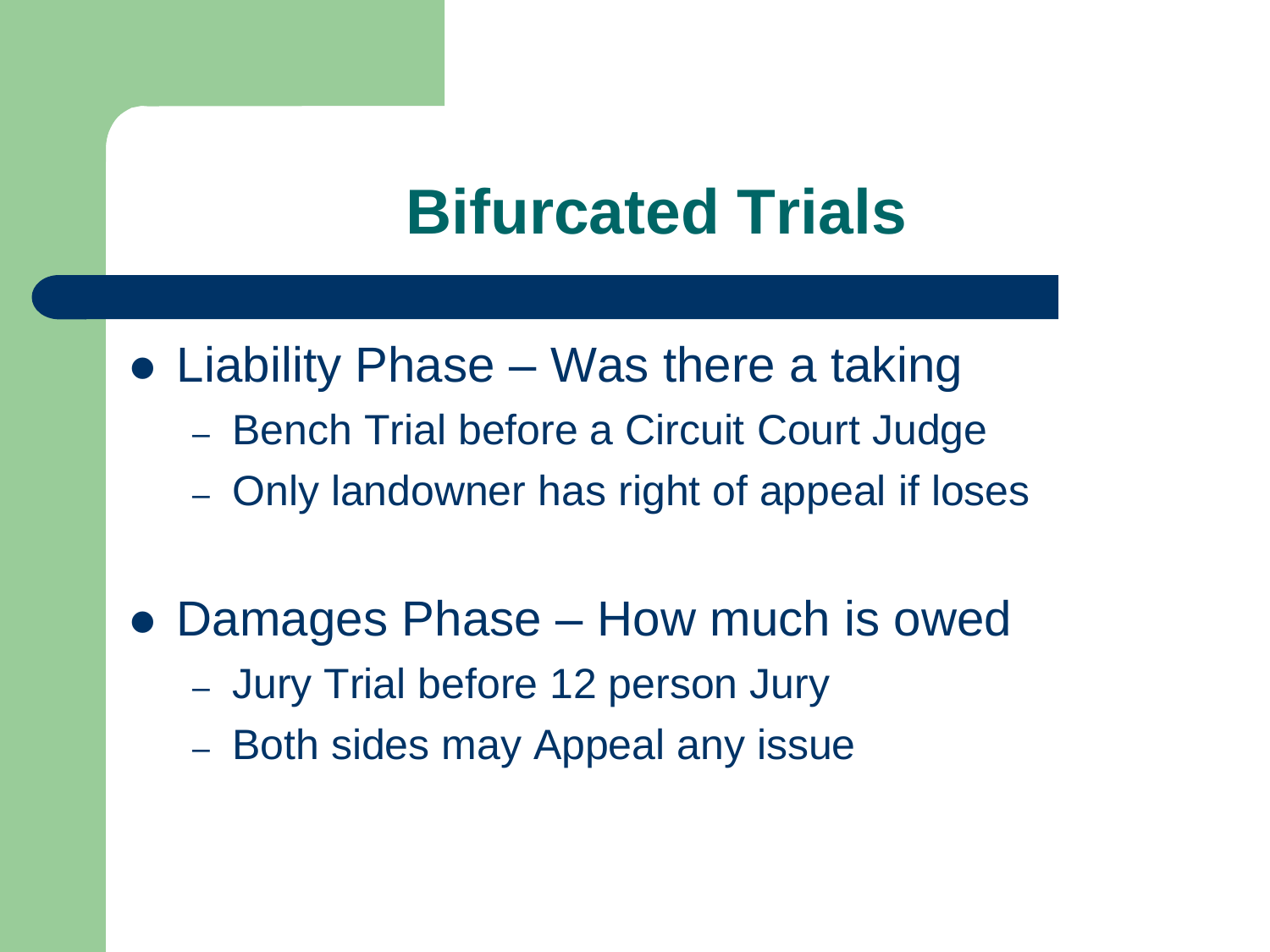## **Bert J. Harris Act Claims**

- Statutory remedy adopted in 1995 -- "Takings Light"
- Govt. Action which "Inordinately Burdens"
	- Existing Use
	- Vested Right to a Future Use
- Excludes
	- Temporary Takings less than 1 year
	- Enforcement of Federal Regulations
- Opportunity to Settle by Modifying Regulation
- Orders on liability are immediately appealable
- Modifiable by the Legislature & Governor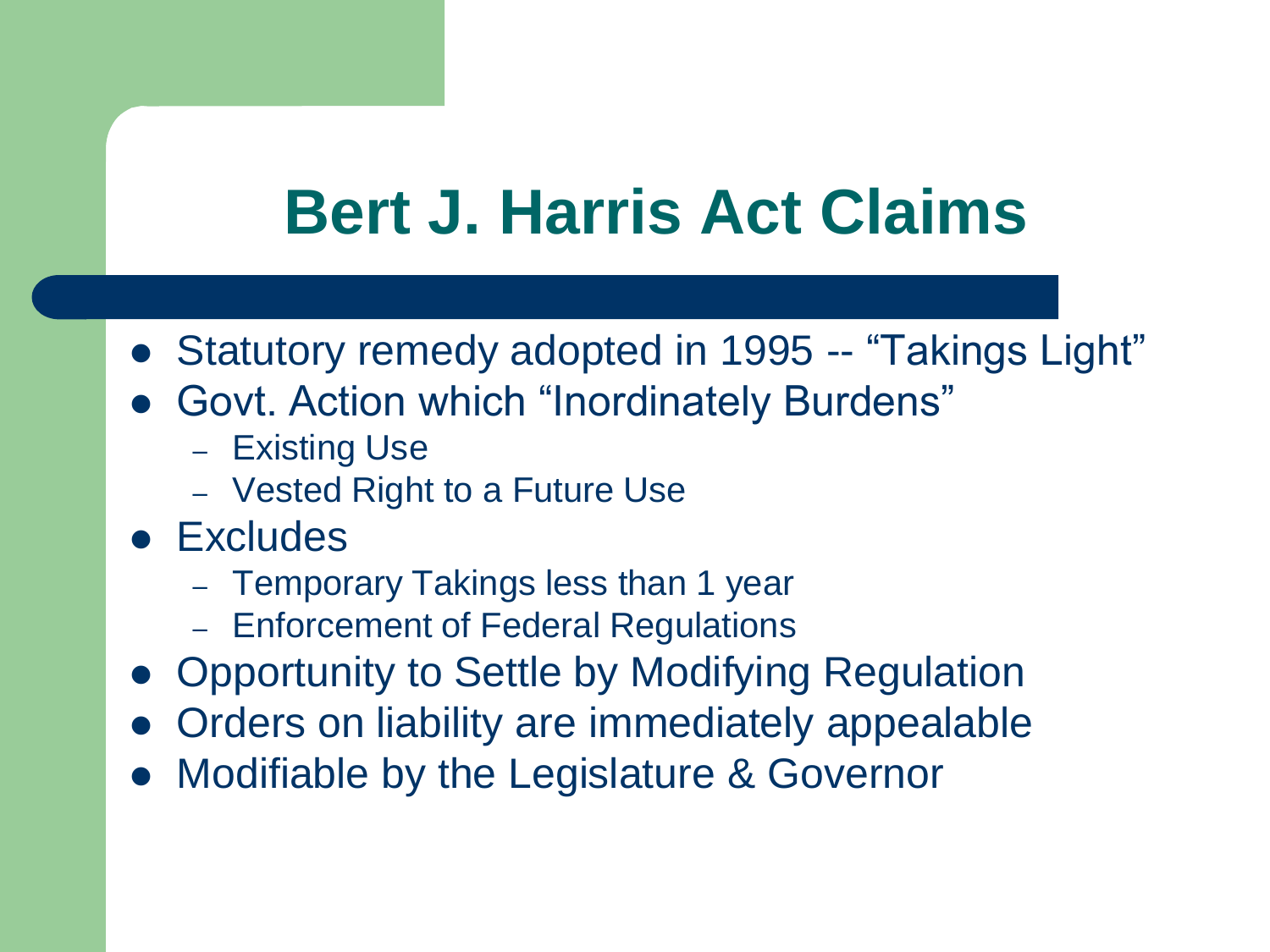## **The Build Out Question**

- @ 8,800 parcels of privately owned property in the unincorporated area of Monroe County
- 197 County ROGO allocations per year
- 197 ROGOs + number of lots purchased = number of potential takings cases resolved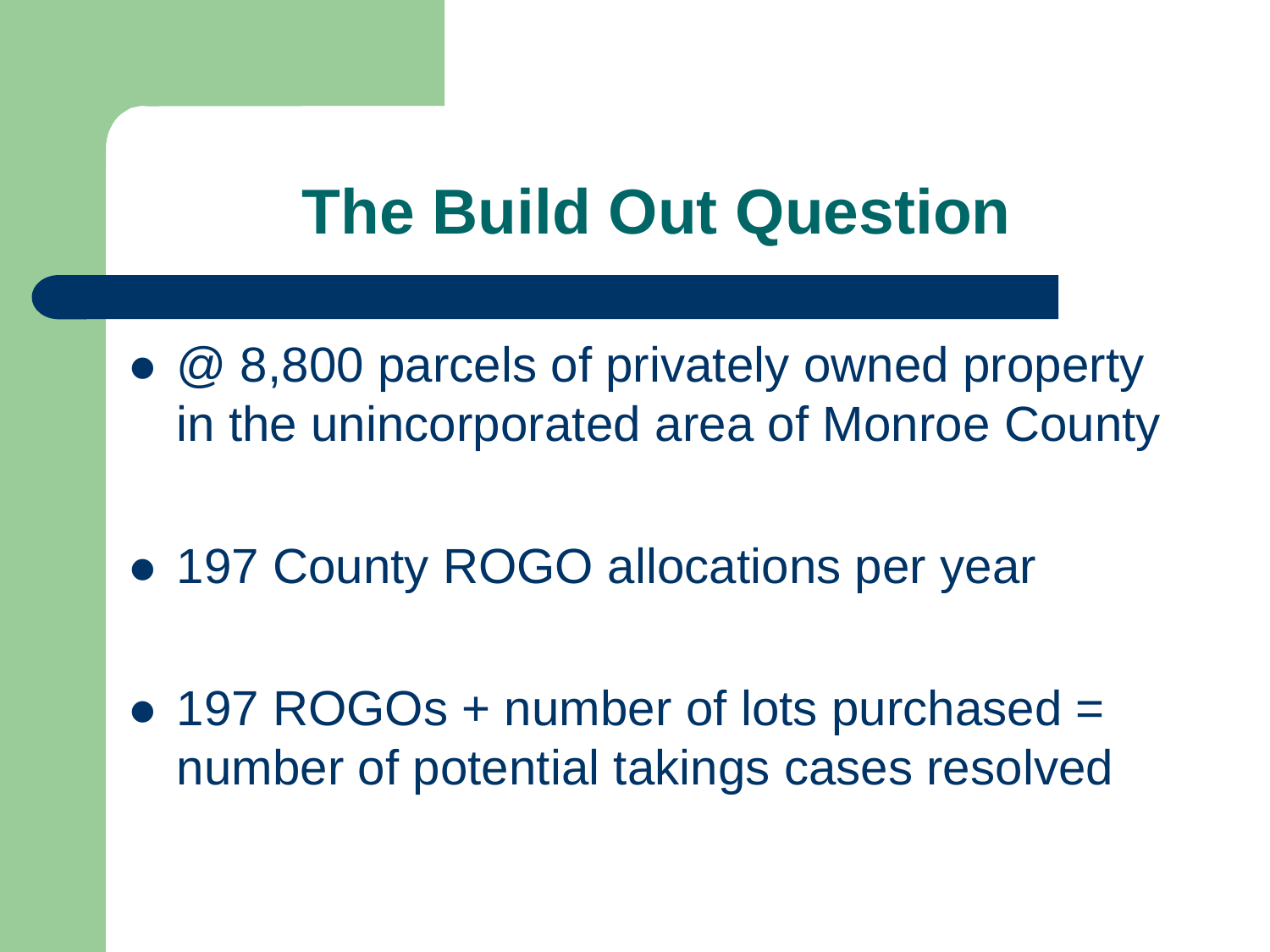## **Land Acquisition Trends**

- Since 1994, govt. buys 340 parcels/year
- Last 5 years, govt. buys 156 parcels/year
- Last 3 years, govt. buys 67 parcels/year so 264 potential takings cases resolved/year \*\*\* Leaves 33 years of ROGO at current rate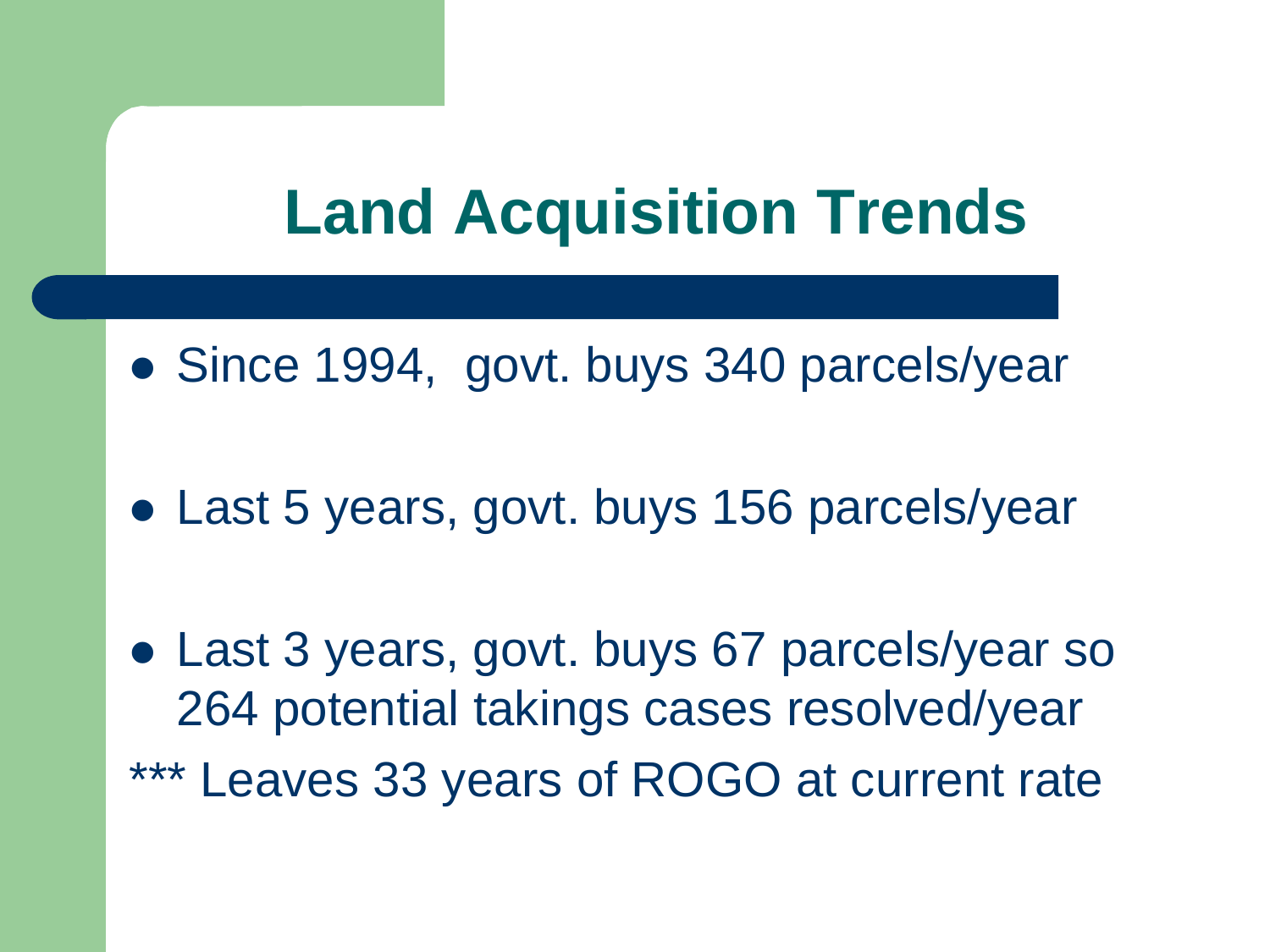#### **Reducing ROGO Rate Alone Won't Solve the Problem**

- Current Rate (197 ROGOs + 67 acquired) x  $5$  years  $= 1,320$  7,480 lots left to purchase
- $\bullet$  50% (99 + 67) x 10 years = 1,660 7,140 lots left
- 25%  $(49 + 67) \times 20$  years = 2,320 6,480 lots left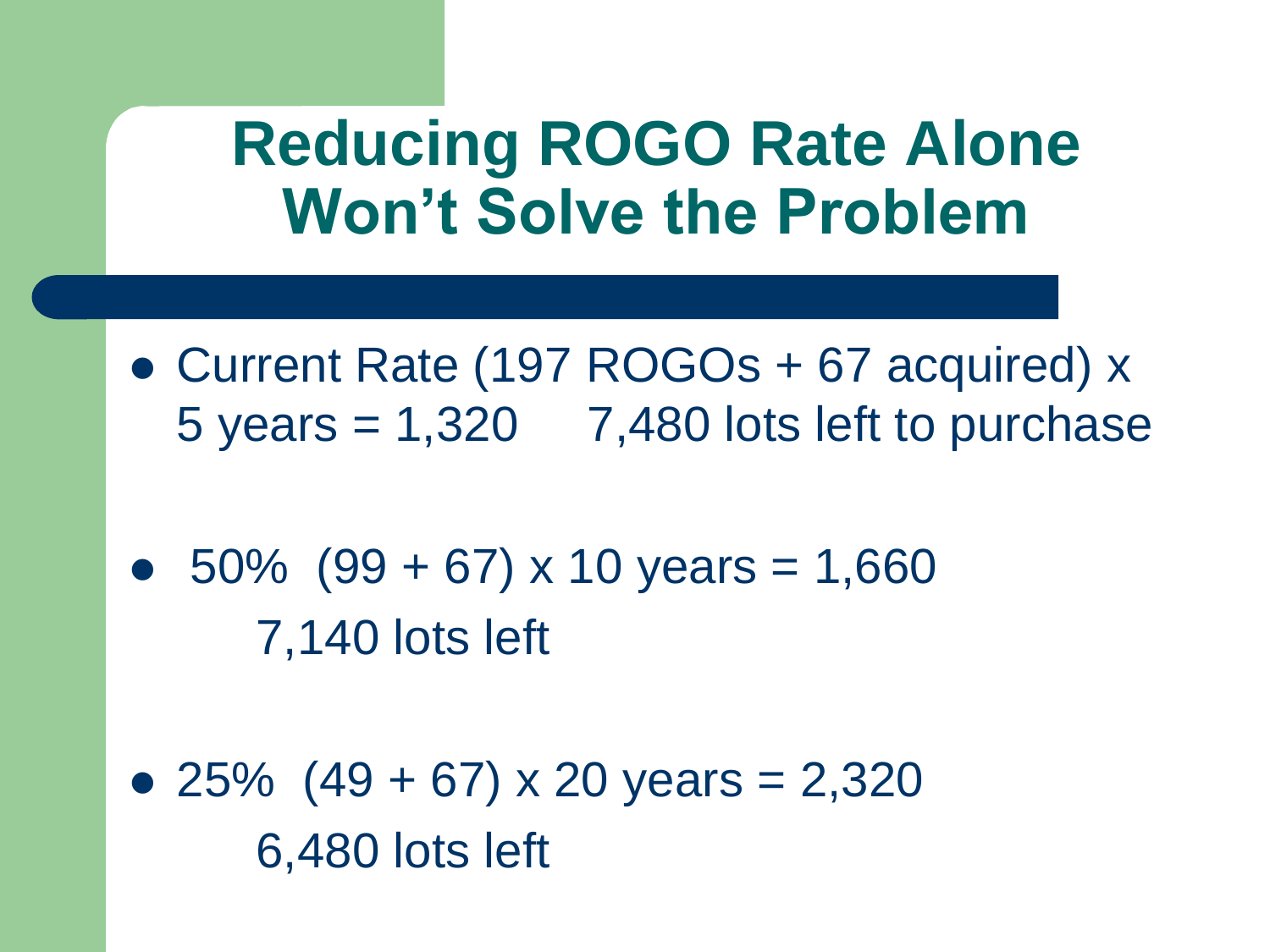#### **Reduce ROGOs & 100 Purchases / Year**

- Current rate  $297 \times 5$  years = 1,485 Leaves 7,315 lots left
- $\bullet$  50% 199 x 10 years = 1,990 Leaves 6,810 lots left
- 25% 149 x 20 years  $= 2,980$ Leaves 5,820 lots left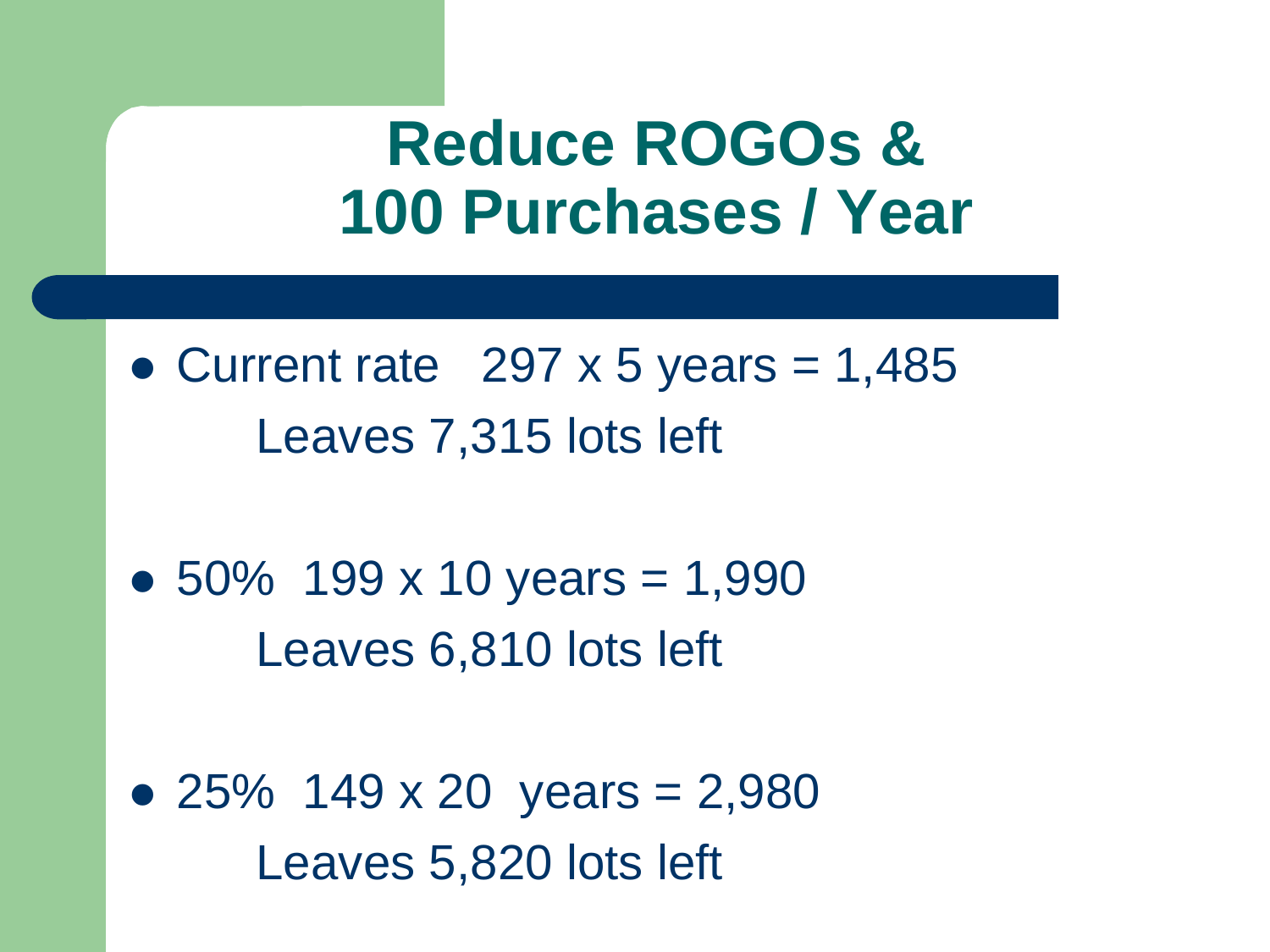### **To Get to Zero Lots at the End**

- 5 years @ 197 ROGOs, must buy 1,563/year
- 10 years @ 99 ROGOs, must buy 781/year
- 20 years @ 49 ROGOs, must buy 391/year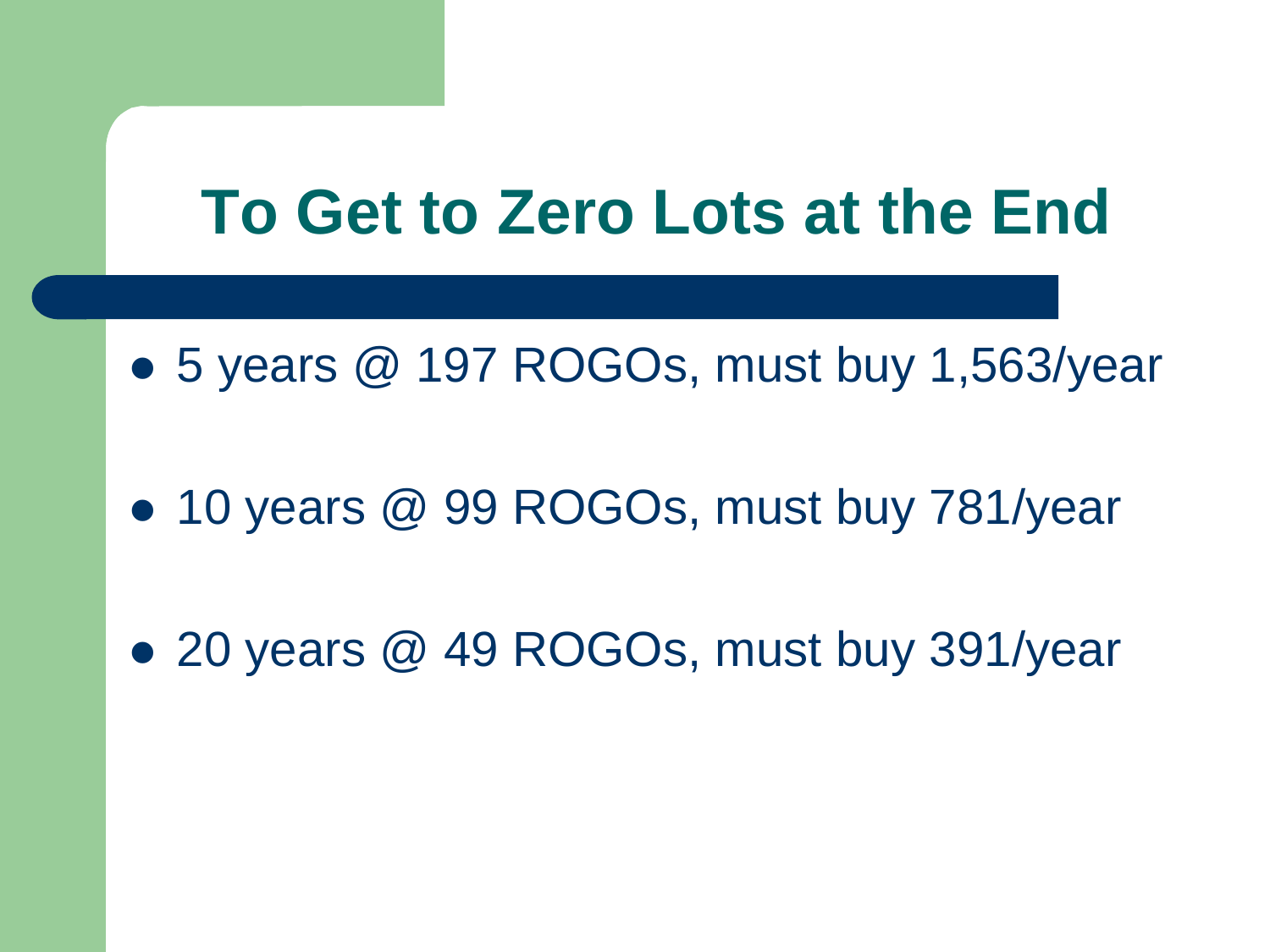#### **Options to Consider as Approach 24 hours**

- Slow rate of growth
- Increase purchases
- Reward land dedications & lot aggregations
- Transferable ROGO rights
- Encourage other uses that don't impact hurricane evacuation